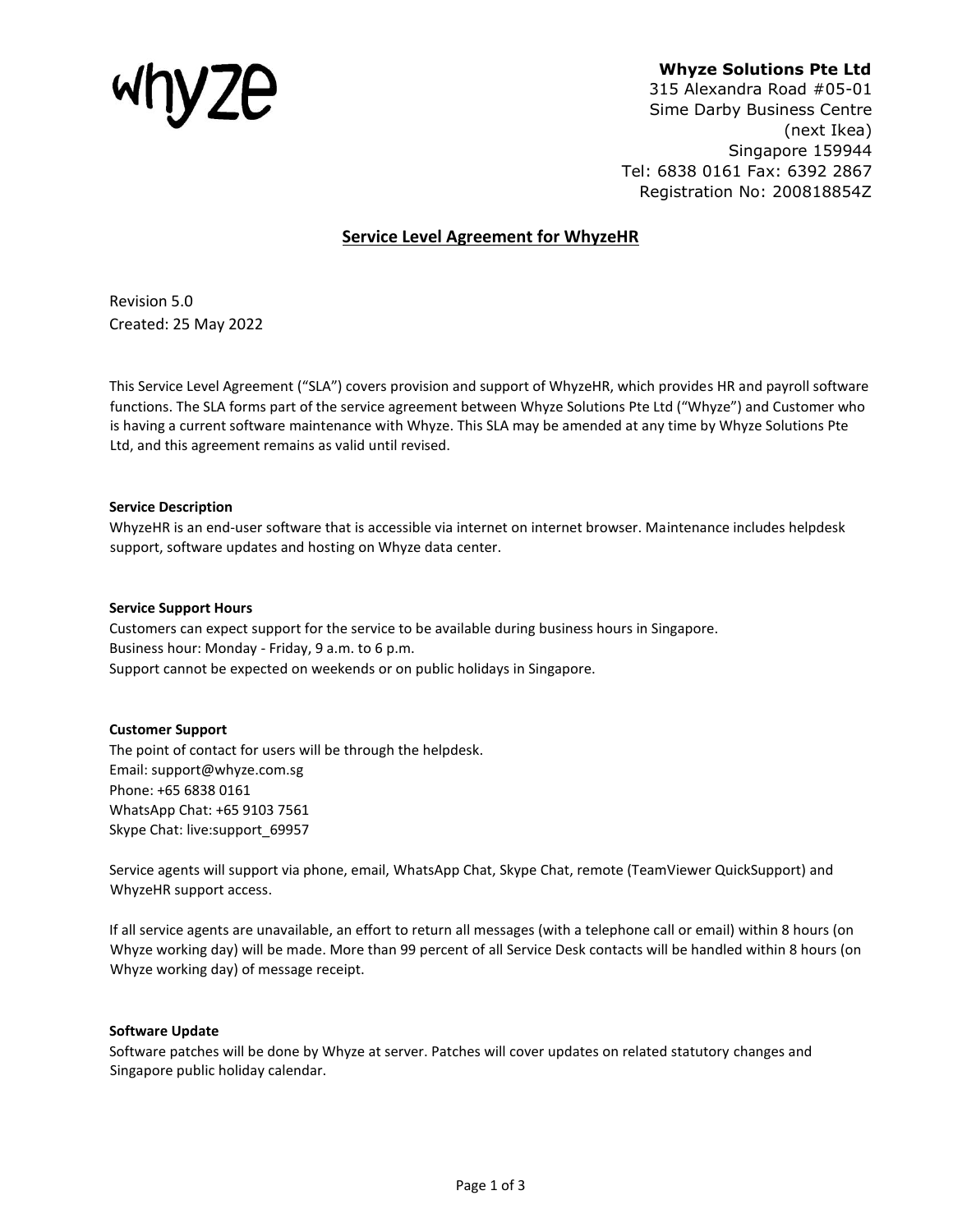# **Service Availability**

### Uptime Commitment

WhyzeHR shall be available at least 99% of the time over 12 months rolling period from maintenance start date.

### Uptime Measurement

Scheduled Uptime = (Total Time (24/7)) – (Scheduled Maintenance Windows) % Availability = (Scheduled Uptime – Unplanned Downtime) / Scheduled Uptime

Unplanned downtime is defined as the time when the fault is reported to Whyze to the time the application services are restored. Planned downtime refers to scheduled maintenance activities causing application service outages and should not be a factor in measuring service availability.

Whyze deploys multiple servers and some of them act as the backup servers should the main servers fail. It shall not constitute a Downtime as long as the application services are accessible by the Customer, even though some of the servers may have failed.

## **Security**

Strong passwords must be used to access WhyzeHR. This will be enforced through user password control on WhyzeHR. Strong passwords are defined as having more than six characters, not matching standard "dictionary" definitions, and having at least 1 capital letters, 1 number and 1 symbol.

#### **Data Backup**

Full backup of the data on WhyzeHR will be done by Whyze daily between 12am to 5am Singapore time. In the event of system failure, Whyze will restore using the latest available and working instance of the backup.

Customer can get their own data backup through the export function within WhyzeHR to excel or PDF.

#### **Responsibilities of Parties**

For purposes of this SLA, the Customer must immediately contact Whyze to report each occurrence of alleged Downtime, in order for an occurrence to be treated as Downtime.

Whyze will use commercially reasonably good faith efforts to establish the cause of any alleged Downtime. If Whyze determines that the WhyzeHR Service is in fact unavailable as defined herein, the event will be considered as Service Outage.

In the event of an outage caused by force majeure, Whyze will use commercially reasonable efforts to restore WhyzeHR Service Availability. Fortuitous events and force majeure are defined as events beyond Whyze's reasonable control including, but not be limited to, fire, flood, explosion, war, strike, embargo, Government requirement or act, acts of civil or military authority, acts of God and inability to obtain necessary raw materials or supplies.

#### **Service Credit**

If Whyze fails to meet the Service Availability, subject to the provisions of this agreement, Whyze shall provide a Service Credit to the customer, which shall be deducted from the customer's next year renewal, and shall be the Customer's sole and exclusive remedy for Whyze failure to satisfy the Service Availability of the SLA.

Service Credit shall be based on the following table: